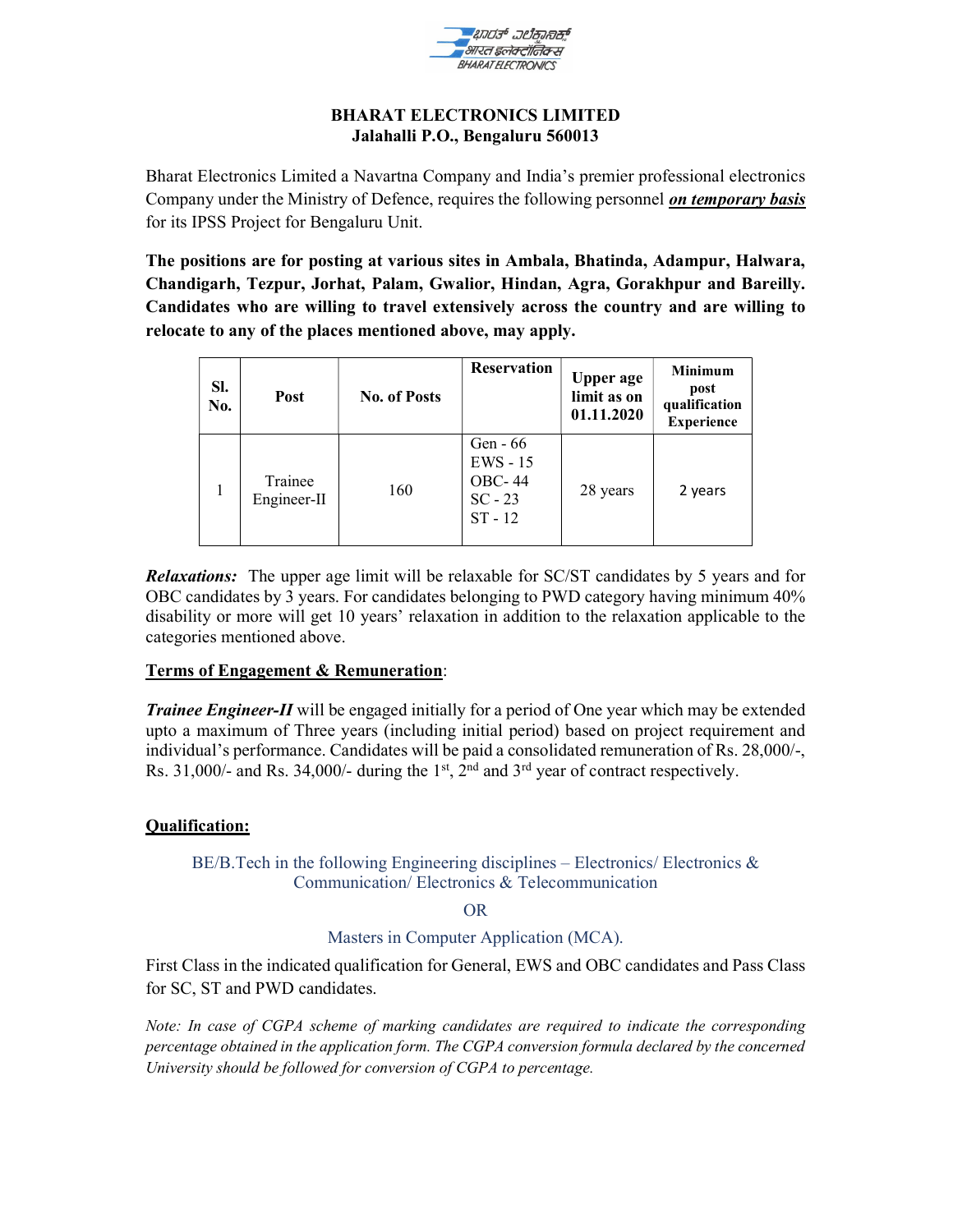

Post Qualification Experience (as on 01.11.2020) : Minimum of 2 years of post-qualification experience in any of the following areas:

- Experience in data center related projects is desirable.
- Certification from any server OEM will be preferred.
- Experience in IP based devices and other networking projects. Candidates with CCNA certification will be preferred.

Note: a) In the event of selection, candidates who do not possess server OEM / CCNA certification, are required to obtain the same at their own cost, within three months' from the date of joining.

b) Teaching experience / Experience that is not relevant to the qualification mentioned above, will not be considered.

## Job Responsibilities and Scope of Work:

- Co-ordination with Customer, various OEMs/vendor's and BEL Bengaluru for smooth execution of project i.e., Installation & Commissioning of Integrated Perimeter Security System.
- Co-ordinate with Customer and vendor for establishing the Command and Control System and Monitoring Control Room.
- Ensuring logistic support for unloading / movement of materials involved in the project to the point of use where it get actually installed from Stores.
- Co-ordination with Customer and BEL Bengaluru for Joint Receipt Inspection (JRI).
- Co-ordination with Customer and various vendor's for proper safe storage and movement of Faulty / Damaged unit from the site to Vendor's or BEL and vice versa.
- Facilitate logistical support for fault resolution by BEL / OEM reps.
- Ensure to maintain the site without any problems.
- Ensure that the complaints are resolved within the permissible duration.
- To take care of any security clearances for BEL staff / Vendor's person's working at the site premises.
- Co-ordinate with Customer and Vendor's for carrying out Electrical checks on the System with the help of various test and measuring equipments, splicing work on Fibre optic cables etc.,
- To maintain all standard documents required for Internal and External audit.
- To ensure the complaint registration and closing to avoid penalty.
- Complaint registration & resolution, NMS verification, and logistic support.
- To ensure documentation as per QMS and EMS.
- Should be willing to work in 3 rotational shifts.

SELECTION PROCEDURE: Candidates who meet the eligibility criteria w.r.t. qualification and experience will be allotted weightage as follows:

| Criteria                                                                                                                                                                                                                                       | Weightage |
|------------------------------------------------------------------------------------------------------------------------------------------------------------------------------------------------------------------------------------------------|-----------|
| Aggregate Marks secured in BE/B.Tech.                                                                                                                                                                                                          | 75%       |
| <b>Relevant Post Qualification experience:</b><br>2.5 marks will be allocated for minimum experience stipulated<br>for the post. 1.25 marks will be allocated for every additional<br>experience of 6 months subject to a maximum of 10 marks. | 10%       |
| Interview for shortlisted candidates                                                                                                                                                                                                           | 15%       |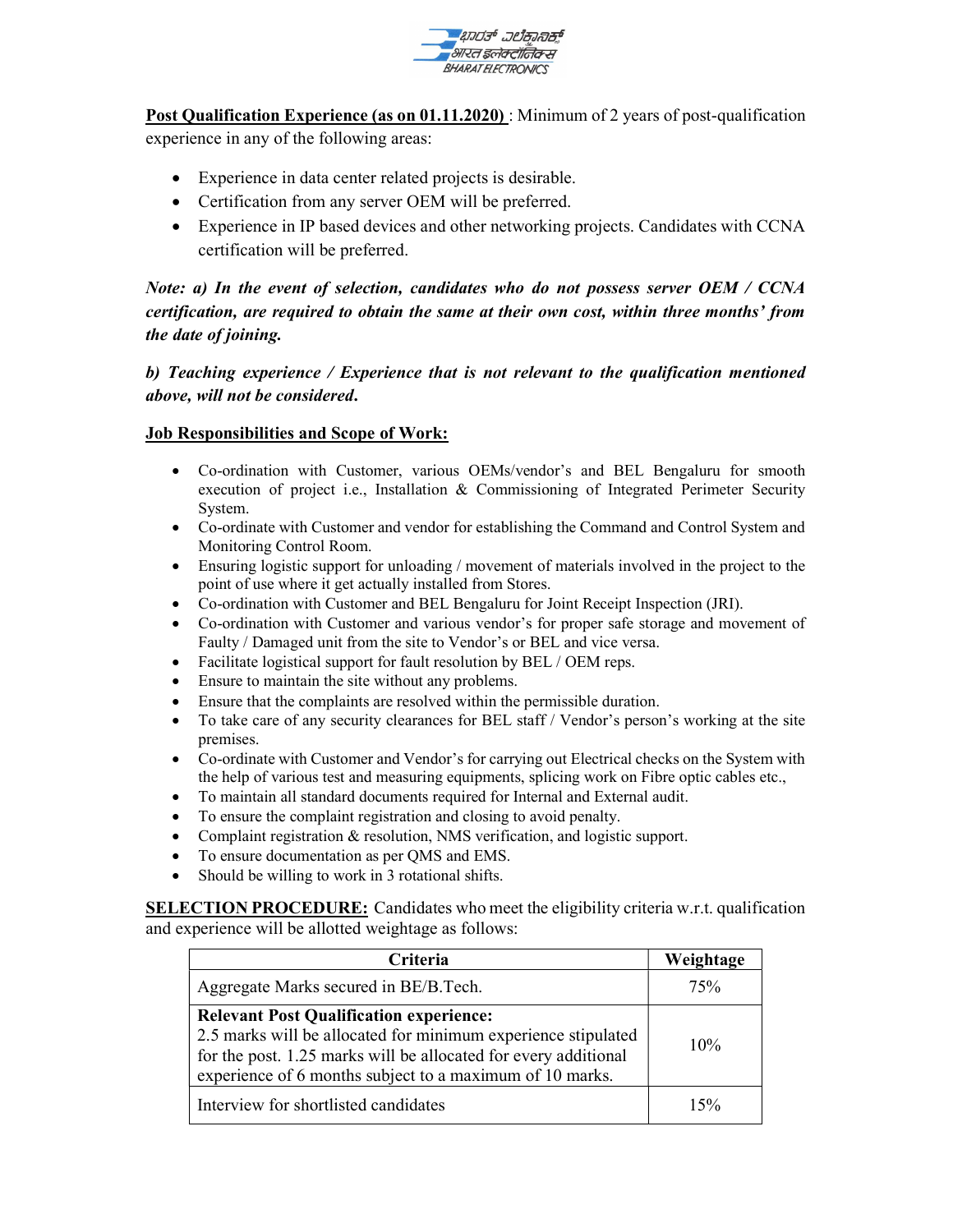

- Candidates will be shortlisted in the order of merit based on marks obtained in BE/B.Tech and number of years of experience as indicated above in the ratio of 1:5. Only those candidates shortlisted will be called for the interview.
- The names of candidates shortlisted for interviews will be available on our Company's website through query mode.
- Candidates are requested to download and print the interview call letter and comply with the instructions indicated therein. Please note that call letters will be sent through email only.
- The results of the final selection will be available on BEL website through query mode.

PROCEDURE TO APPLY FOR CANDIDATES WHO ARE PRESENTLY EMPLOYED IN BEL: Candidates who are presently employed as Trainee Engineer / Project Engineer in BEL, and who are desirous of applying against this advertisement are required provide prior intimation in writing to the respective HR department of the Unit / SBU / CSG where the Engineer is working.

# HOW TO APPLY:

Candidates who are desirous of applying for the above posts and are willing to be posted at the locations indicated in the advertisement may apply online by *clicking on the link provided* below the advertisement. Candidates are required to select the option  $-$  **Trainee Engineer-II** (Electronics)-IPSS' in the online application form in order to apply against this advertisement.

The online application can be accessed from 2.00 p.m. onwards on 11.11.2020.

The last date to submit the applications is 21.11.2020.

Candidates are required to enter all information correctly in the online application form and verify the same before submission, as changes shall not be permitted after submission of the application form. The dates of the selections, timings and venue will be intimated to the shortlisted candidates through e-mail only. Candidates shortlisted for interview will also be uploaded on the BEL website. BEL will not be responsible for bouncing of any e-mails due to invalid e-mail IDs provided by the candidates in the application form.

Documents to be submitted at the time of submitting the application: Candidates are required to scan the following documents and attach the same in pdf format (document size should not exceed 300kb):

- i)  $10<sup>th</sup>$  Standard marks card (as proof of date of birth)
- ii) B.E/ B.Tech. Consolidated Marks Card
- iii) BE/B.Tech Final Degree Certificate.

iv) Caste / Community/ Disability / Income certificate in case of candidates belonging to SC/ST/OBC/PWD/EWS respectively. Candidates claiming reservation under any of the above categories are required to submit the certificate in the prescribed format. The formats of various certificates are provided as link to the advertisement. Candidates belonging to OBC category should produce the certificate issued on or after 01.11.2019.

v) Post qualification experience certificate/s from previous / current employer. Where current employment certificate is not produced the offer of current employment, latest pay slip and employee ID proof should be compulsorily attached.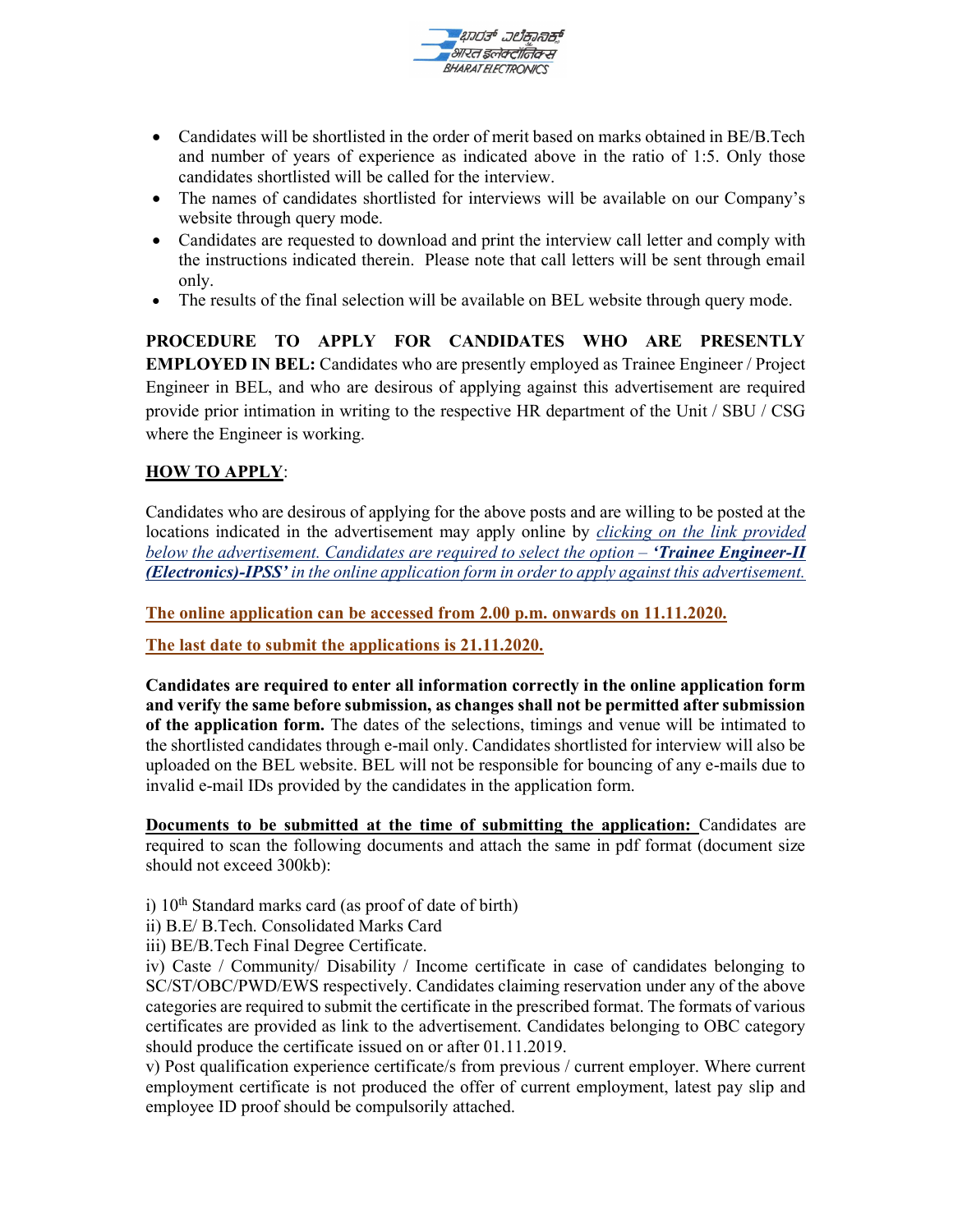

vi) Candidates if working in PSUs/ Govt. organizations should compulsorily submit 'No Objection Certificate' at the time of application or interview.

vii) Valid Photo ID Proof (Aadhar /PAN Card/Passport/Driving Licence/Voter ID)

# Application fee:

| Post                    | <b>Application fee</b> | <b>Exemption</b>                                                                                         |
|-------------------------|------------------------|----------------------------------------------------------------------------------------------------------|
| Trainee Engineer $-$ II | $Rs. 200/-$            | Candidates belonging to PWD,<br>SC and ST categories are<br>exempted from payment of<br>application fee. |

- The application fee should be remitted through SBI Collect (through online mode or through SBI Branch).
- Candidates are requested to read the details and screenshots for making the payment.
- Candidates can also make the payment by approaching SBI branch. You have to select SBI branch in the payment option and download pre-printed challan generated through SBI Collect and deposit the application fee (as applicable) plus applicable bank charges in any SBI Branch. The candidate should ensure to obtain the seal and signature of the bank official.
- Candidates have to enter the "SBI Collect reference No." generated after payment, in the online Application Form.
- Candidates may go through all instructions and eligibility criteria carefully before remitting Application Fee and submitting the application. Fee once paid will not be refunded.

# GENERAL:

- Selected candidates are required to be covered under a medical insurance scheme for a sum of Rs.2 lakhs per annum and submit the same on joining. In addition to the remuneration indicated, a consolidated amount of Rs. 10,000/- per year will be paid towards expenses like medical insurance premium, attire allowance, stitching charges, footwear allowance, etc.
- Shortlisting of candidates will be carried out purely based on the information declared by candidates in the online application form. If at any further stage of selection, it is found that candidates have declared false information w.r.t. their credentials, BEL reserves the right to debar them at any stage of selection.
- Candidates are required to possess at least one valid e-mail id, which is to be entered in the application form. BEL will not be responsible for bouncing of e-mails, non-receipt of e-mails due to invalid e-mail IDs, setting options exercised by the candidate, etc.
- There will be no separate communication to any candidates on their non-selection at any stage.
- Candidates whose specialization mentioned in the degree certificate does not tally with the branch mentioned in the application will not be considered for selections. In the event it is found that candidates have disclosed false information in the application form,